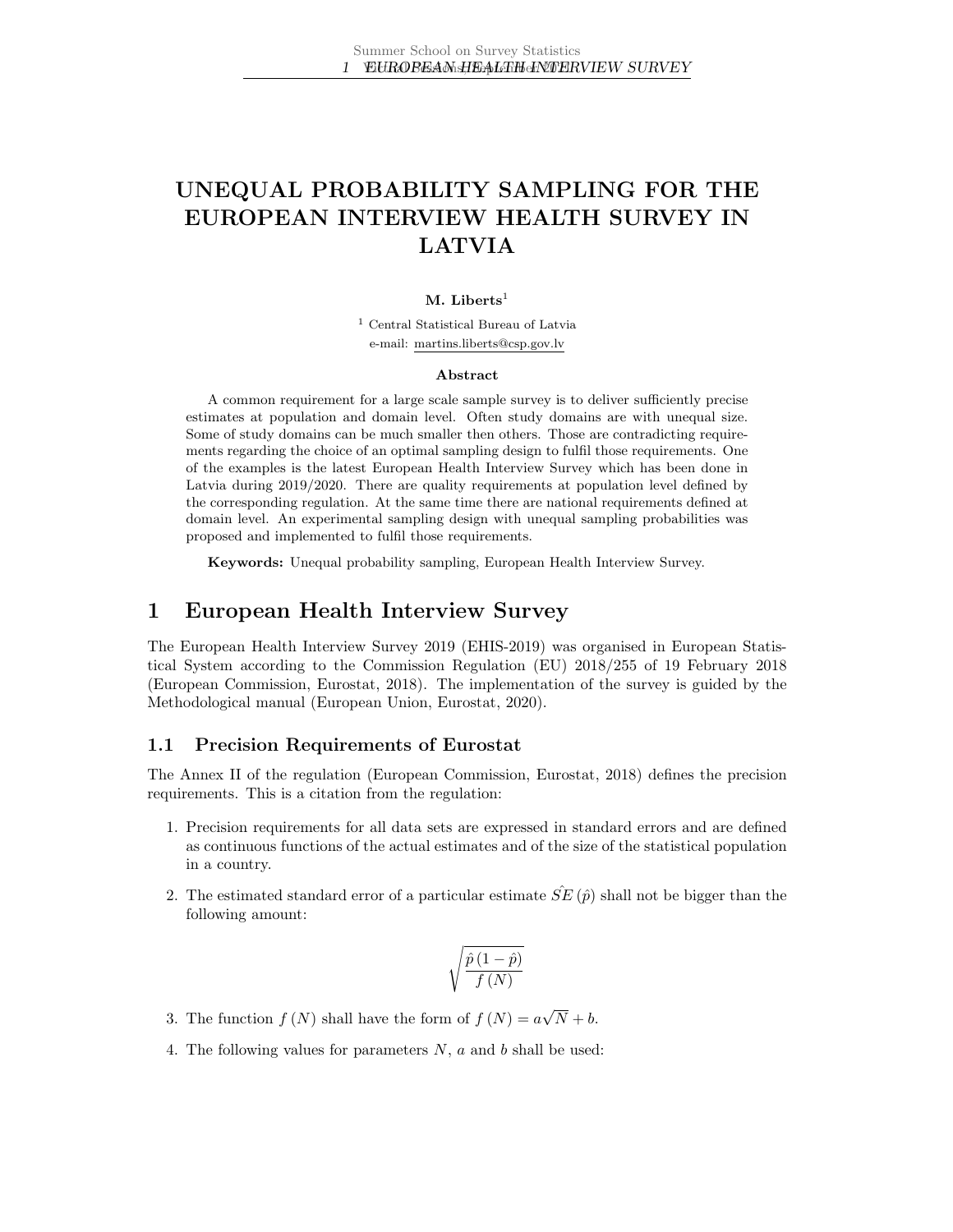- $\hat{p}$ : Percentage of population severely limited in usual activities because of health problems (age 15 years or over).
- N: Country population aged 15 years or over residing in private households, in million persons and rounded to 3 decimal digits.
- $a: 1200$
- $b: 2800$

#### 1.2 National Survey and Precision Requirements

National survey and precision requirements were defined in the following form:

- Sample size: 11,000 persons.
- Two-stage sampling with geographical clustering should be used to optimise fieldwork cost where two main cost components are travelling expenses and time required for fieldwork operation.
- The main variables of interest:
	- General health self-assessment.
	- Health problems limiting activities.
	- Financial obstacles for receiving health care services.
	- Height and weight.
- The main population domains of interest:
	- Gender split by age groups  $(15-24, 25-34, 35-44, 45-54, 55-64, 65-74, 75+)$ .
	- Economic activity (employed, unemployed, economically inactive).
	- Education (according ISCED: 0-1, 2, 3-4, 5-8).
	- Household net monthly equalised income quintile groups (five groups).
	- Region (NUTS-3, six regions).

### 2 Methodology

#### 2.1 Sampling Frame

The sampling frame was created in three sequential steps.

The statistical register of dwellings and persons is a monthly updated statistical register maintained by the Central Statistical Bureau of Latvia. It contains information about all registered persons and inhabited dwellings in Latvia. The administrative data sources are used for updating the register. The main administrative data sources are the Population Register and the Address Register.

The general sampling frame of all registered residents living in private dwellings is a general sampling frame which can be used as an initial data source for any sampling frame for a sample survey where persons are sampled. The general frame is created with a standardized procedure. It is created whenever a sampling frame is necessary for any sample survey where persons are sampled. The data sources for creating the general sampling frame are the statistical register of dwellings and persons, the Address Register, phone lists, samples of other previous surveys, and other data sources.

The EHIS-2019 sampling frame is a frame which was used for sampling of persons for the EHIS-2019. It was created specifically for the needs of the EHIS-2019. For example,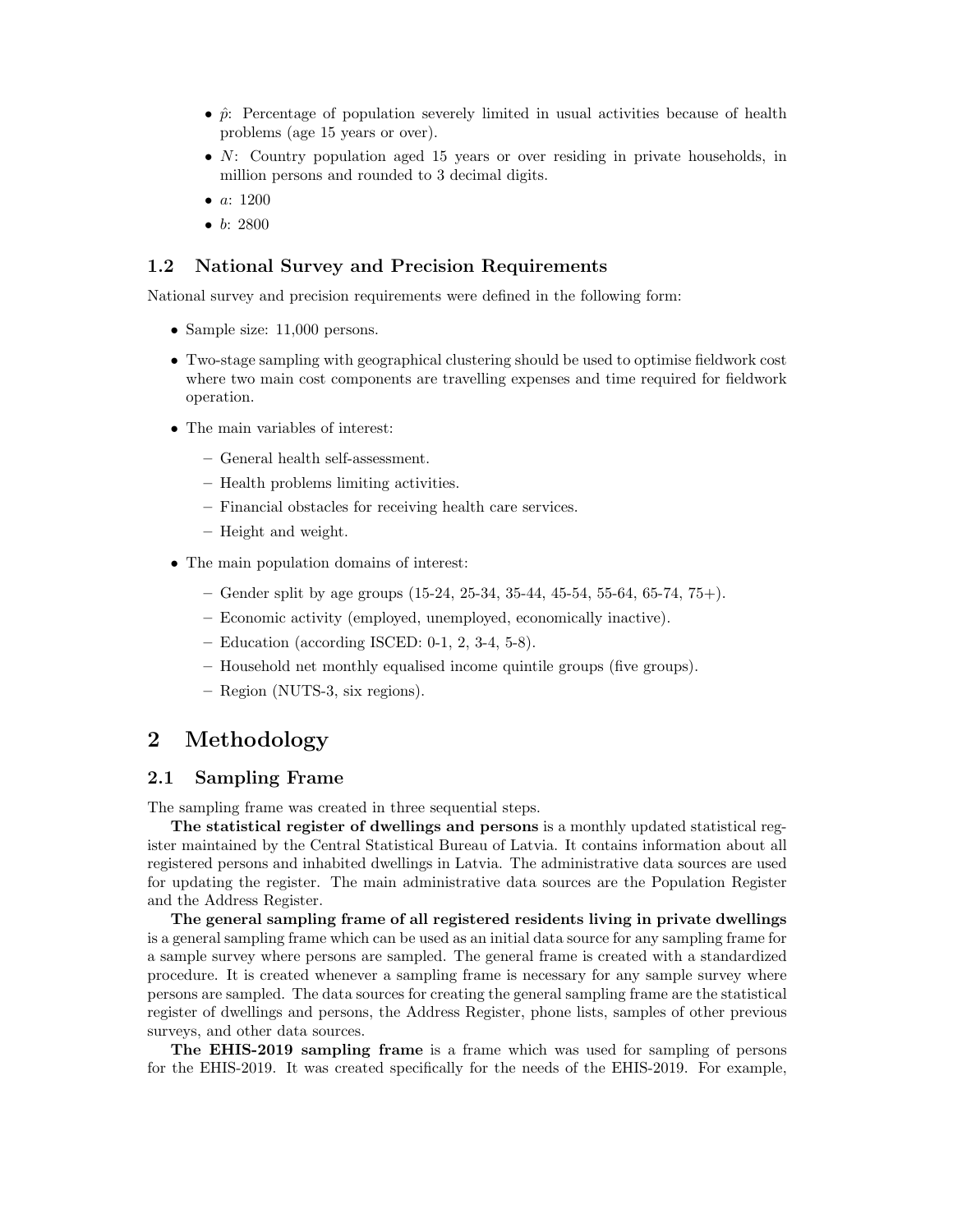population coverage was reduced to persons aged 15+, persons likely to be de-facto non-residents were excluded, extra variables for the needs of the EHIS-2019 were added. The data sources for creating the EHIS-2019 sampling frame were:

- the general sampling frame of all registered residents living in private dwellings (2019-06- 27),
- micro data of the population statistics  $(2016 2019)$ ,
- administrative data about persons who have received state medical services in 2018,
- yearly income of persons in 2017,
- administrative data about self-employed persons in the first quarter of 2019,
- administrative data about employees and employers in May 2019,
- administrative data about registered unemployed persons in the first two quarters of 2019,
- the highest attained education level on 2019-01-01 from the Population Census data base.

### 2.2 Sample Size and Sampling Design

The total sample size for the EHIS-2019 was fixed to 11,000 persons. It was required to use two-stage sampling with geographical clustering of sampled persons to optimise fieldwork cost.

#### 2.2.1 Sampling of Survey Areas

There were survey areas *(iecirkni* in Latvian) available for sampling. The survey areas were created as compact geographical clusters of inhabited private dwellings with a purpose to be used for sample surveys where geographical clustering of sample units is necessary. The size of survey areas is measured by the number of inhabited private dwellings. The survey areas were created with similar size in urban and rural territories (300 for urban and 150 for rural territories). The survey areas were redesigned in 2019. The EHIS-2019 was the first survey to use the 'new' survey areas.

The survey areas were used as the first stage sample units. So, stratification for the first stage sample could be done using geographical information only. Stratification of persons (and sample areas) was done according to the declared living place of persons. There were five strata:

- 1. Persons with declared living place in Riga (the capital of Latvia).
- 2. Persons with declared living place in cities under state jurisdiction (eight cities excluding Riga).
- 3. Persons with declared living place in towns.
- 4. Persons with declared living place in parishes (rural areas).
- 5. Persons with cancelled or erroneous declared living place address (for those persons phone number was available to make the first contact over phone or to do data collection over phone using computer assisted telephone interview approach).

Sample allocation by strata was calculated according to the Neyman allocation [\(Neyman,](#page-9-2) [1934\)](#page-9-2), where standard deviation was calculated according to the binary variable describing if person had received the state funded medical services in 2018. The sample size of the first four strata was rounded to the closest multiple of six (sample size of persons at the second stage for each PSU). The sample size for the 5th strata was calculated as a reminder (11,000 minus the total sample size of the strata 1–4). Sample allocation is available in Table [1](#page-3-0) where: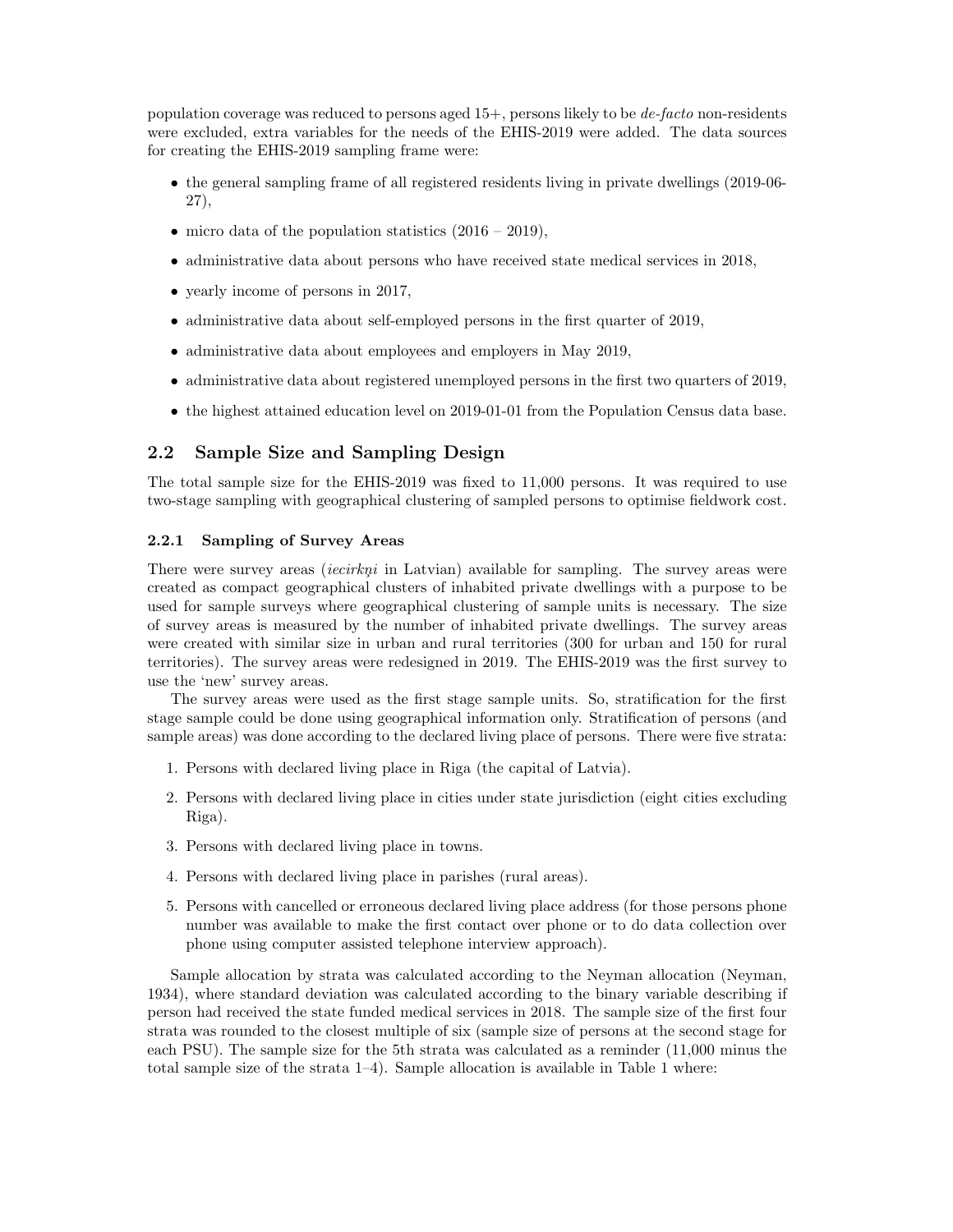- strata: strata identification
- **N**: frame population size
- P: proportion of frame persons who have received the state funded medical services in 2018
- **n\_prop**: proportional sample allocation (only as a reference)
- **n\_neim**: Neyman optimal sample allocation calculated using N and S
- n SSU: Neyman optimal sample allocation rounded to the closest multiple of 6 (for the strata 1–4) and sample size in strata 5 is a reminder to the total sample size
- n\_PSU: number of sampled PSUs
- f: sampling fraction

| strata         | N         |       | S     |         | n_prop n_neim n_SSU n_PSU |        |       |          |
|----------------|-----------|-------|-------|---------|---------------------------|--------|-------|----------|
|                | 523 724   | 0.753 | 0.431 | 3 5 9 6 | 3 7 3 8                   | 3738   | 623   | 0.007137 |
| $\overline{2}$ | 301 081   | 0.808 | 0.394 | 2 0 6 7 | 1 963                     | 1962   | 327   | 0.006517 |
| 3              | 262 583   | 0.810 | 0.392 | 1 803   | 1 706                     | 1704   | 284   | 0.006489 |
| 4              | 505 062   | 0.771 | 0.420 | 3 4 6 7 | 3 5 1 2                   | 3516   | 586   | 0.006962 |
| 5              | 9 791     | 0.466 | 0.499 | 67      | 81                        | 80     | 80    | 0.008171 |
| Total          | 1 602 241 |       |       | 11 000  | 11 000                    | 11 000 | 1 900 | 0.006865 |

<span id="page-3-0"></span>

|  |  | Table 1: Sample allocation by strata |  |  |
|--|--|--------------------------------------|--|--|
|--|--|--------------------------------------|--|--|

Two-stage sampling was used for the first four strata. Single stage sampling was used for the 5th stratum (geographical clustering was not possible for persons with unknown declared living place).

The mentioned survey areas (clusters of persons) were used as the primary sampling units for strata 1-4. Survey areas were sampled in each stratum with systematic sampling with probabilities proportional to area size. The area size was calculated as number of persons available for sampling (there is a negative coordination with samples of other surveys with an aim to reduce the burden of respondents) associated to a respective area. Survey areas have been ordered in each stratum geographically so that contiguous areas in the survey area frame are also geographically close in space.

#### 2.2.2 Sampling of Persons

The secondary sampling units in strata 1–4 and the primary sampling units in stratum 5 were persons. There were six persons sampled in each sampled area for strata 1–4. Sample size for the 5th stratum was 80 persons.

One of the survey requirements for national needs was to optimise the survey to produce reliable survey estimates for several population domains of interest. Those domains were defined as:

- gender and age groups (14 domains),
- economic activity status (3 domains),
- household income (5 domains),
- NUTS-3 regions (6 domains),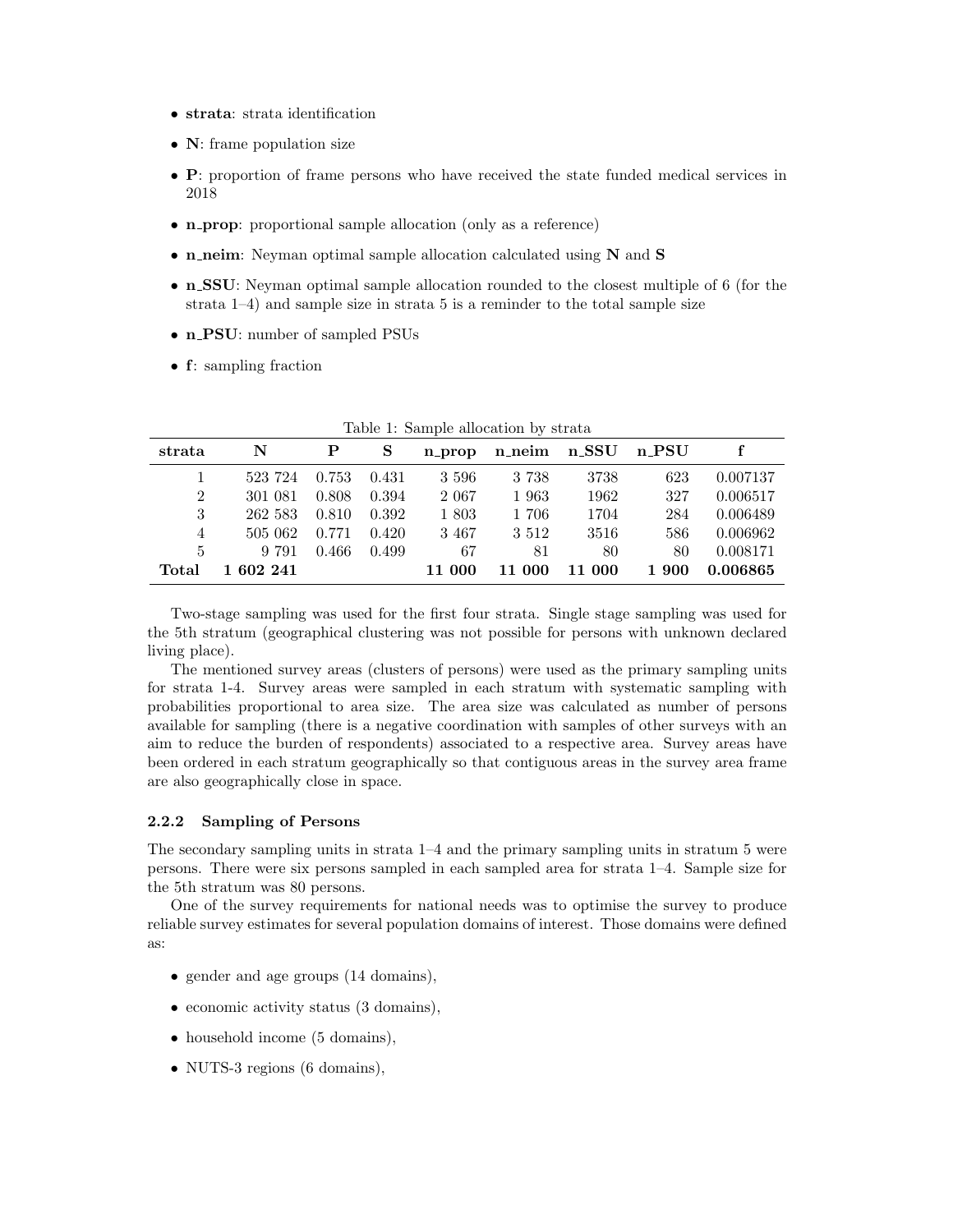• highest achieved education level (4 domains).

It was possible to create those domains in the population frame according to the available external data sources (administrative data were used in most cases; exception is education level were different data sources were used including administrative, sample survey and the last census 2011 data).

Obviously the correspondence of those frame  $(de\ jure)$  domains with real  $(de\ facto)$  domains differ. For example, gender and age group domains in frame are almost 100 % equal to the real gender and age group domains. There is some level of misclassification errors for all other domains. However, it was assumed that those frame domains are good auxiliary information representing the main domains of interest. So, this information could be used to improve the precision of survey estimates in those target domains.

The population size for those domains differ quite a lot. For example the largest of those domains is persons with secondary education (corresponding to the ISCED 3 or ISCED 4). The size of this domain in the frame was 825,022 making 0.515 share of all frame persons. On the opposite side the smallest domain was unemployed persons. The size of this domain was 41,267 making only 0.026 share of all frame persons.

Assume we are using equal probability sampling. This approach would provide estimates with acceptable precision for large domains. For example, the expected sample size for persons with secondary education would be  $11,000 \cdot 0.515 = 5664$ , which should be enough to provide estimates with acceptable precision. However, the expected sample size for unemployed persons would be only  $11,000 \cdot 0.026 = 283$ . Taking non-response and over-coverage into account the expected net-sample size could be close to 155 which would not be enough to provide estimates with acceptable precision.

It would be necessary to over-sample small size domains while large size domains should be under-sampled to keep the total sample size fixed. Such approach would allow to improve the expected precision for estimates in small size domains.

Assume full response and equal variance in all domains, namely

$$
S_d^2 = \frac{1}{N_d - 1} \sum_{i \in U_d} (y_i - \bar{y}_d)^2 = S, \text{ for } \forall d,
$$

where:

- $U_d$  is subset of target population belonging to domain d,  $U_d \subset U$  where U is a set of units belonging to the target population and the size of U is constant.
- $N_d$  is domain d population size,
- $y_i$  is a value of a study variable for a population unit i,
- $\bar{y}_d = \frac{1}{N_d} \sum_{i \in U_d} y_i.$

Assume D non-overlapping domains covering U completely:

$$
U_k \cap U_j = \emptyset \text{ for } \forall k, j
$$

and

$$
\bigcup_{d=1}^D U_d = U.
$$

The optimal sample allocation in this case would be equal sized sample allocation by domains, namely  $n_d = \frac{1}{D}n$ , where n is the total sample size. Hence the optimal sampling probabilities would be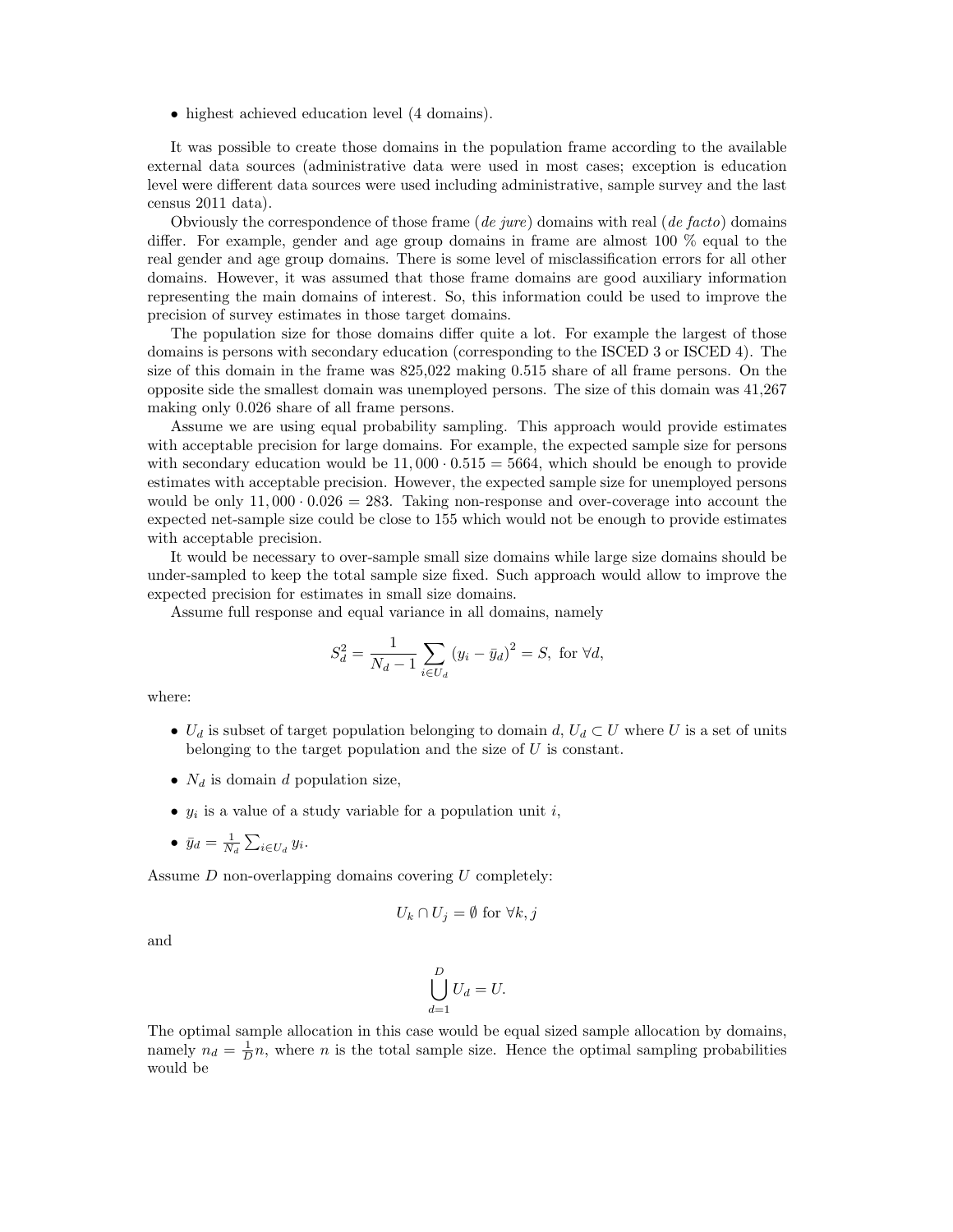$$
\pi_{i|d} = \frac{n}{DN_d},
$$

where  $\pi_{id}$  is a sampling probability for a population unit i under assumption  $i \in U_d$ . Those sampling probabilities provide equal sample size in all domains:

$$
\sum_{i \in U_d} \pi_{i|d} = \sum_{i \in U_d} \frac{n}{DN_d} = \frac{n}{D}
$$
 for  $\forall d$ .

There are 32 target domains which are overlapping. So, this approach cannot be used directly. Those 32 domains can be ordered in five sets of domains where domains from one set are non-overlapping and covering U completely. Those domain sets are:

- 1. gender and age groups (14 domains),
- 2. economic activity status (3 domains),
- 3. household income (5 domains),
- 4. NUTS-3 regions (6 domains),
- 5. highest achieved education level (4 domains).

The exception are domains by education which do not cover frame population completely. There are persons with unknown education in a frame. Such domain exists only in a frame (because of missing information). However, such domain does not exist in a target population.

For each of those domain sets an optimal sampling probabilities were calculated as

$$
\pi_{i|d_g} = \frac{n}{D_g N_{d_g}},
$$

where  $d_g$  is a domain d from the domain set g,  $D_g$  is a number of domains in a domain set g,  $\pi_{i|d_g}$  is a sampling probability for a person i under assumption  $i \in U_{d_g}$ .

Five sampling probabilities were calculated for each frame person according to each of five domain sets. Obviously those five sampling probabilities differ, so the final sampling probability for each frame person was calculated as an average of those five sampling probabilities:

$$
\pi_i = \frac{1}{5} \sum_{g=1}^{5} p_{i|d_g}.
$$

Those sampling probabilities  $\pi_i$  would be possible to use directly for a single stage sampling. In case of two stage sampling  $\pi_i$  cannot be used directly for sampling. But  $\pi_i$  were used as a "size measure" for persons to calculate second stage sampling probabilities proportional to  $\pi_i$ . For example:

- The lowest "size measure" was for an employed woman aged 55-64 living in Riga with the secondary education (ISCED 3–4). Those persons represent large size domains, so we want to sample those persons with low sampling probability.
- The highest "size measure" was for an unemployed woman aged 15-24 living in the Vidzeme region without primary education (ISCED 0–1). Those persons represent small size domains, so we want to sample those persons with high sampling probability.

#### 2.2.3 Sampling Algorithm

The systematic sampling method (unequal probabilities, without replacement, fixed sample size) was used for both sampling stages. The function UPsystematic from the R [\(R Core](#page-9-3) Team,  $2021$ ) package sampling (Tillé & Matei, 2021) was used to implement the sampling method.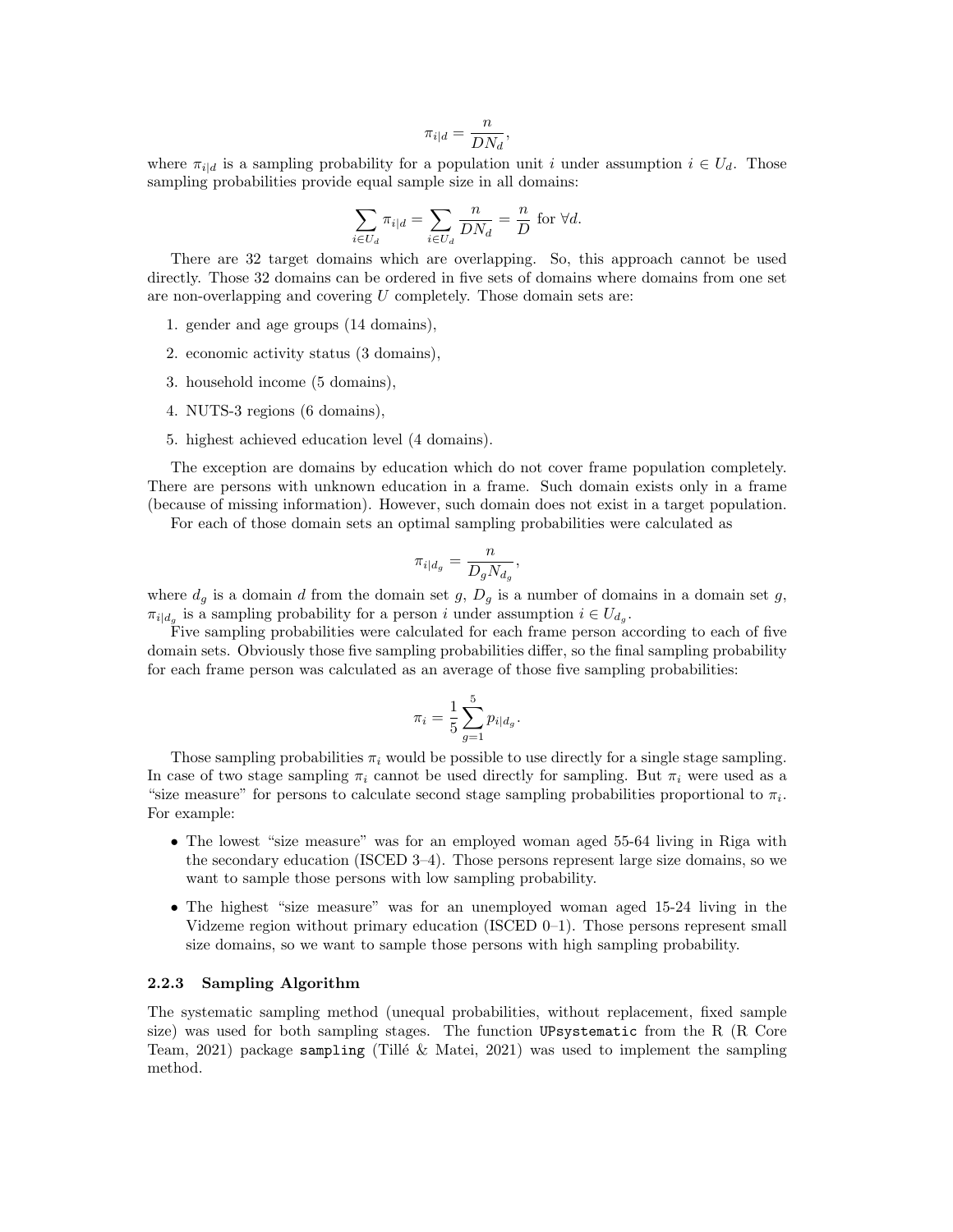### 2.3 Weighting

The survey weights were calculated in three steps:

- Design weights.
- Non-response adjustment.
- Calibration of weights.

Design weights were calculated as inverse of the corresponding sampling probabilities.

Response probabilities were estimated using a logit model. Response probabilities were estimated only for the eligible persons (non-eligible persons were excluded from the estimation, persons with unknown eligibility status were assumed to be eligible). Model regressors were constructed using variables as:

- Type of territory (according to the declared living place): Riga (the capital city), cities under state jurisdiction (excluding Riga), towns, parishes,
- NUTS-3 region (according to the declared living place),
- $\bullet$  Sex,
- Age group  $(15-24, 25-34, 35-44, 45-54, 55-64, 65-74, 75+)$ ,
- The highest achieved education level (four groups according to the ISCED 2011: 0-1, 2, 3-4, 5-8),
- Usage of the state funded medical services during the year 2018,
- Equalised yearly household income (2017, five quintile groups),
- Economic activity status (employed, unemployed, inactive).

There were 38 variables included in the response logit model. Non-response adjusted weight for each respondent was computed as design weight divided by the estimated response probability.

Only respondents were used in the weight calibration. Calibration variables were constructed using variables as:

- Type of territory (according to the declared living place): Riga (the capital city), cities under state jurisdiction (excluding Riga), towns and parishes,
- NUTS-3 region (according to the declared living place),
- Sex,
- Age group (15-24, 25-34, 35-44, 45-54, 55-64, 65-74, 75+),
- The highest achieved education level (three groups according to the ISCED 2011: 0-2, 3-4, 5-8).

There were 52 variables included in the calibration equation. Linear calibration from the R [\(R Core Team, 2021\)](#page-9-3) package surveyweighting [\(Breidaks, 2020\)](#page-9-5) was used.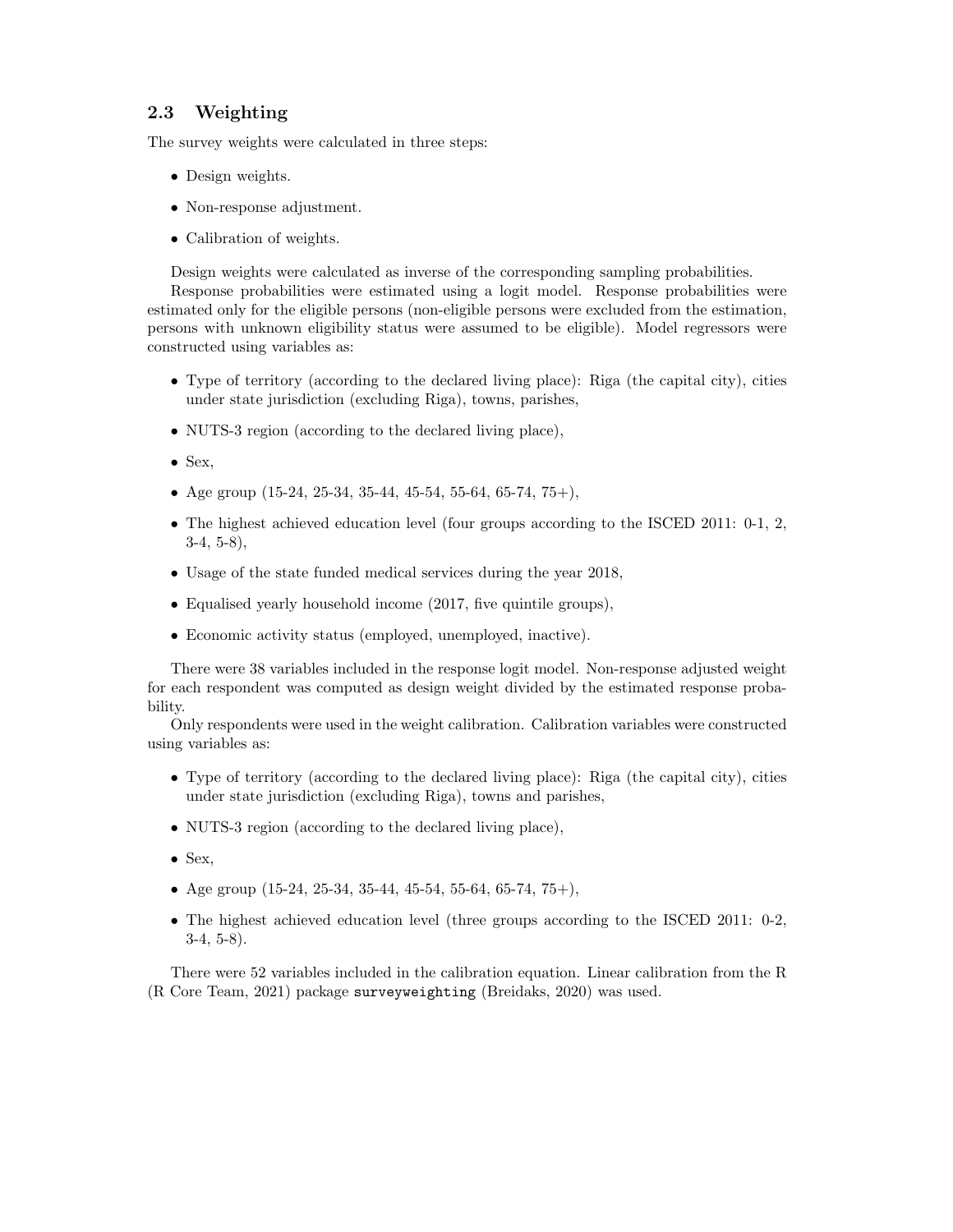<span id="page-7-0"></span>

| Table 2: Survey outcome |                                  |              |           |  |  |
|-------------------------|----------------------------------|--------------|-----------|--|--|
| No                      | <b>Name</b>                      | Non-weighted | Weighted  |  |  |
| $\theta$                | Sample size                      | 11,000       | 1,357,679 |  |  |
|                         | Respondents                      | 6,033        | 741,635   |  |  |
| 2                       | Non-respondents                  | 4,636        | 574,336   |  |  |
| 3                       | Non-eligible                     | 331          | 41,708    |  |  |
| 4                       | Over-coverage rate $([3] / [0])$ | 0.030        | 0.031     |  |  |
| 5                       | Response rate $(1]$              | 0.565        | 0.564     |  |  |

# 3 Results

### 3.1 Statistics

The statistics produced using the EHIS-2019 data are available at the [Official Statistics Portal](https://data.stat.gov.lv/pxweb/en/OSP_OD/OSP_OD__apsekojumi__vesel_ap/?tablelist=true) [of Latvia](https://data.stat.gov.lv/pxweb/en/OSP_OD/OSP_OD__apsekojumi__vesel_ap/?tablelist=true) (<https://stat.gov.lv/en>).

### 3.2 Non-sampling Errors

The total design weighted response rate was 0.564 and the total design weighted over-coverage rate was 0.031. See more details in Table [2.](#page-7-0)

### 3.3 Sampling Errors

The sampling error estimates for the main population parameter estimates are provided in Table [3.](#page-8-0) The description of the main population parameters:

- HS1: Proportion of persons aged 15+ in good or very good health
- HS2: Proportion of persons aged 15+ with longstanding illness or health problem
- HS3: Proportion of persons aged 15+ that were severely limited in activities people usually do because of health problems for at least past 6 months (this is the parameter used to define the Eurostat precision requirement)
- HO1: Proportion of persons aged 15+ having been hospitalized in the past 12 months
- BMI: Proportion of persons aged 18+ who are obese (BMI equal or above 30, where BMI (body mass index) is calculated as weight in kg divided by height in meters squared)

The Eurostat precision requirements defined at the regulation [\(European Commission, Eu](#page-9-0)[rostat, 2018\)](#page-9-0) were verified. The precision requirement was: the standard error estimate for the estimated proportion of severely limited in usual activities because of health problems (age 15 years or over, HS3) shall not be bigger than

$$
\sqrt{\frac{\hat{p}\left(1-\hat{p}\right)}{f\left(N\right)}}
$$

where:

•  $f(N) = a$ √  $N+b$  is the minimum effective sample size necessary to fulfil the corresponding precision requirements.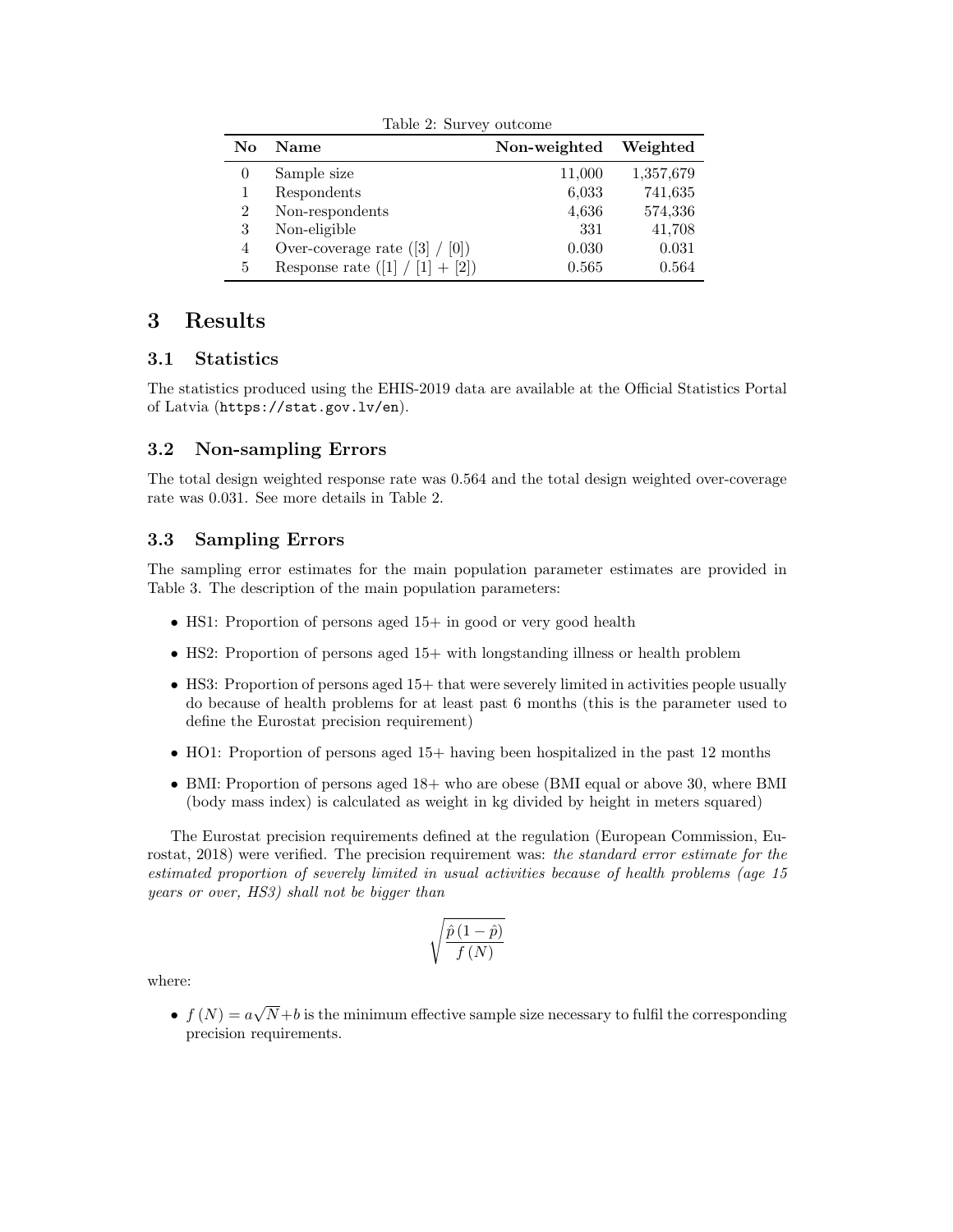| variable        | gender | respondents | estimate | $\rm SE$ | confidence interval | $\operatorname{deff}$ |
|-----------------|--------|-------------|----------|----------|---------------------|-----------------------|
| HS1             | All    | 5848        | 0.496    | 0.004216 | $0.487 - 0.504$     | 0.418                 |
| HS <sub>1</sub> | Women  | 3420        | 0.454    | 0.005353 | $0.443 - 0.464$     | 0.375                 |
| HS1             | Men    | 2428        | 0.548    | 0.006679 | $0.535 - 0.561$     | 0.475                 |
| HS2             | All    | 6025        | 0.732    | 0.003984 | $0.725 - 0.740$     | 0.483                 |
| HS2             | Women  | 3495        | 0.775    | 0.004845 | $0.766 - 0.785$     | 0.444                 |
| HS2             | Men    | 2530        | 0.680    | 0.006468 | $0.667 - 0.692$     | 0.515                 |
| HS <sub>3</sub> | All    | 6023        | 0.091    | 0.002581 | $0.086 - 0.096$     | 0.501                 |
| HS3             | Women  | 3492        | 0.106    | 0.003533 | $0.099 - 0.113$     | 0.446                 |
| HS <sub>3</sub> | Men    | 2531        | 0.072    | 0.003516 | $0.065 - 0.079$     | 0.524                 |
| HO1             | All    | 6024        | 0.115    | 0.003046 | $0.109 - 0.121$     | 0.558                 |
| HO1             | Women  | 3495        | 0.123    | 0.004182 | $0.115 - 0.131$     | 0.545                 |
| HO1             | Men    | 2529        | 0.106    | 0.004582 | $0.097 - 0.115$     | 0.616                 |
| BMI             | All    | 5528        | 0.230    | 0.004014 | $0.222 - 0.238$     | 0.523                 |
| BMI             | Women  | 3265        | 0.257    | 0.005278 | $0.247 - 0.268$     | 0.466                 |
| BMI             | Men    | 2263        | 0.196    | 0.006105 | $0.184 - 0.208$     | 0.603                 |

<span id="page-8-0"></span>Table 3: Estimates of the main parameters of interest with respective precision measures

- $\hat{p}$ : Percentage of population severely limited in usual activities because of health problems (age 15 years or over). The estimated proportion was 0.091 for Latvia (see the line HS3 "All" in Table [3\)](#page-8-0).
- N: Country population aged 15 years or over residing in private households, in million persons and rounded to 3 decimal digits. It was 1.585 million for Latvia.
- *a*: 1200
- $\bullet$  b: 2800

The threshold value for the estimated standard error is equal to

$$
\sqrt{\frac{\hat{p}(1-\hat{p})}{f(N)}} = \sqrt{\frac{\hat{p}(1-\hat{p})}{a\sqrt{N} + b}} = \sqrt{\frac{0.091\,(1-0.091)}{1200\cdot\sqrt{1.585} + 2800}} = 0.004373.
$$

We can see the estimated standard error for the respective population parameter estimate was 0.002581 (see the line HS3 "All" in Table [3\)](#page-8-0) which is lower then the threshold value (0.004373). We can conclude that precision requirements defined by the regulation [\(European](#page-9-0) [Commission, Eurostat, 2018\)](#page-9-0) have been fulfilled for the EHIS-2019 in Latvia.

# 4 Conclusions

The paper presents an empirical work with an implementing of an unequal probability sampling for the European Interview Health Survey in Latvia. The aim of this approach was to oversample target domains with small population size. It was expected to provide an optimal sampling design to fulfil national and European precision requirements.

The overall precision requirements defined by the regulation [\(European Commission, Eu](#page-9-0)[rostat, 2018\)](#page-9-0) have been satisfied. The precision of the estimates of other main population parameters are good in general.